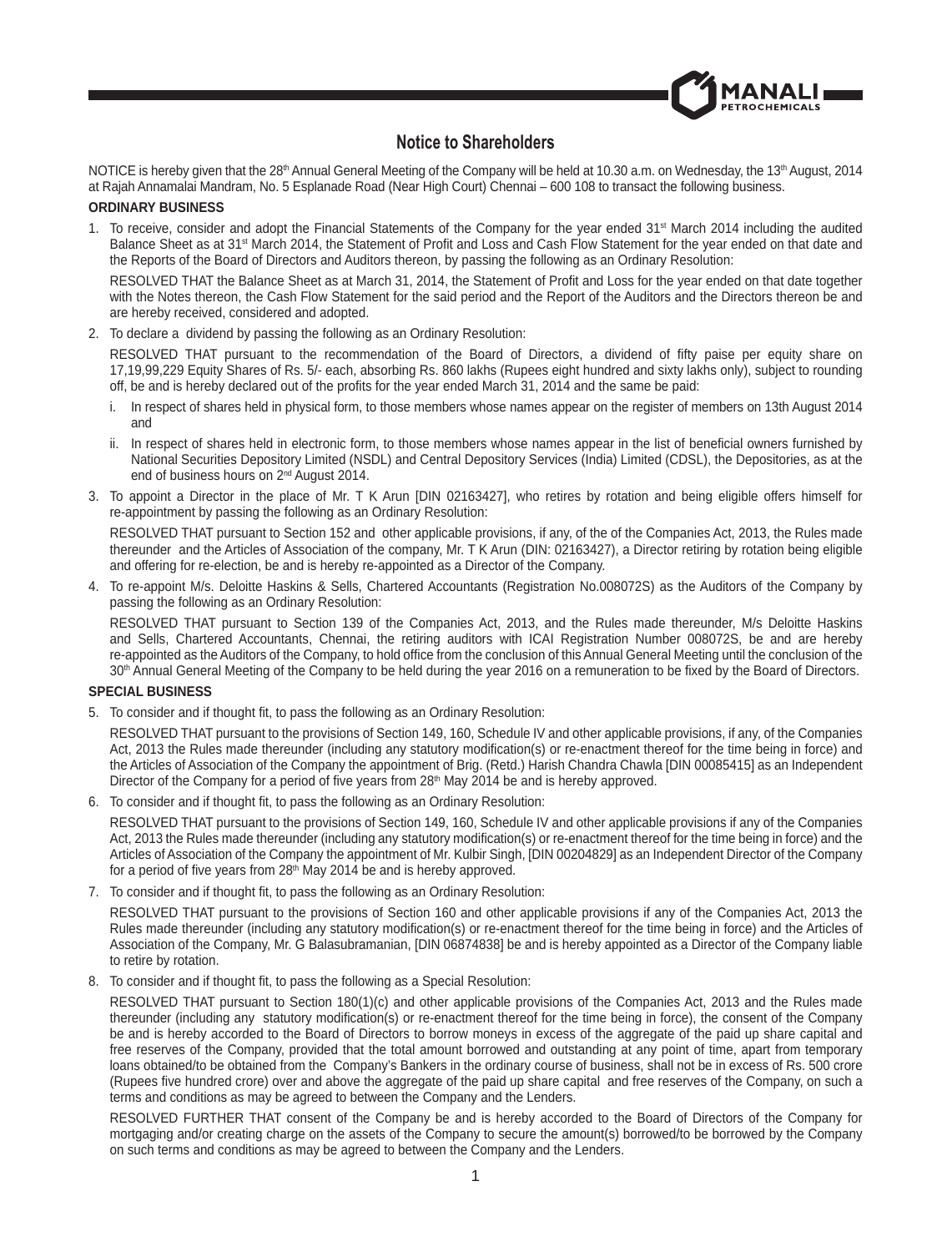

9. To consider and if thought fit, to pass the following as a Special Resolution:

 RESOLVED THAT pursuant to Sections 196, 197, 203 of the Companies Act, 2013, ("the Act"), Schedule V thereto, the applicable Rules and Article 93 of the Articles of Association of the Company, and subject to the other provisions of the Act and of the Articles, as may be applicable, and such other approvals as may be required consent of the Members is accorded for the reappointment of Mr. Muthukrishnan Ravi (DIN: 03605222) who is also the Managing Director of Tamilnadu Petroproducts Limited (TPL), as the Managing Director of the Company on the following terms and conditions:

A PERIOD OF APPOINTMENT 3 YEARS (29-07-2014 TO 28-07-2017)

B NATURE OF APPOINTMENT CONTRACTUAL

C REMUNERATION

Mr. Muthukrishnan Ravi (DIN: 03605222)shall be paid remuneration as detailed below:

- a. Basic Salary Rs. 1,90,000 per month
- b. Allowances Rs. 3,61,417 per month
- c. Annual Performance pay not exceeding Rs. 30,00,000
- d. Contribution to Provident and other Funds, leave, gratuity and other benefits shall be in accordance with the applicable law/ service rules of the Company
- e. The following shall not be deemed to be remuneration to Mr. Muthukrishnan Ravi (DIN: 03605222):
	- Provision of car with driver for business and personal use.
	- Provision of telephone at residence and mobile phone.
	- Reimbursement of entertainment expenses and travelling expenses actually incurred for the conduct of the business of the Company, subject to a reasonable ceiling as may be fixed by the Board from time to time.
	- Other expenses incurred by him in relation to the discharge of his duties in relation to the business of the Company.
- f. The remuneration to Mr. Muthukrishnan Ravi (DIN: 03605222) shall be shared between MPL and TPL equally or in such other proportion as may be decided by the Board from time to time so long as he holds a Managerial position in TPL.
- D PAYMENT OF MINIMUM REMUNERATION IN THE EVENT OF LOSS OR INADEQUACY OF PROFITS

In the event of loss or inadequacy of profits, the aforesaid remuneration shall be the minimum remuneration payable to Mr. Muthukrishnan Ravi(DIN: 03605222).The contribution to Provident Fund, gratuity payable and encashment of leave at the end of the tenure shall not be included in the computation of ceiling for the aforesaid minimum remuneration.

10. To consider and if thought fit, to pass the following as a Special Resolution:

RESOLVED THAT pursuant to Sections 196 and 197 of the Companies Act, 2013, ("the Act"), Schedule V thereto, the applicable Rules and Article 146 of the Articles of Association of the Company, and subject to the other provisions of the Act and of the Articles, as may be applicable, and such other approvals as may be required approval of the Members is accorded for the appointment of Mr. G Balasubramanian (DIN: 06874838) as the Wholetime Director (Works)of the Company for a period of three years with effect from 28-05-2014 on the following terms and conditions:

- 
- A PERIOD OF APPOINTMENT 3 YEARS (28-05-2014 TO 27-05-2017)
- B NATURE OF APPOINTMENT CONTRACTUAL
- C REMUNERATION

Mr. G Balasubramanian (DIN: 06874838) shall be paid remuneration as detailed below:

- a. Basic Salary Rs. 89,400 per month
- b. Allowances Rs. 86,532 per month
- c. Annual Performance pay not exceeding Rs. 6,00,000
- d. Contribution to Provident and other Funds, leave, gratuity and other benefits shall be in accordance with the applicable law/ service rules of the Company.
- e. The following shall not be deemed to be remuneration to Mr. G Balasubramanian (DIN: 06874838):
	- Provision of car with driver for official use
	- Provision of telephone at residence and mobile phone.
	- Reimbursement of entertainment expenses and travelling expenses actually incurred for the conduct of the business of the Company, subject to a reasonable ceiling as may be fixed by the Board from time to time.
	- Other expenses incurred by him in relation to the discharge of his duties in relation to the business of the Company.

D PAYMENT OF MINIMUM REMUNERATION IN THE EVENT OF LOSS OR INADEQUACY OF PROFITS

In the event of loss or inadequacy of profits, the aforesaid remuneration shall be the minimum remuneration payable to Mr. G Balasubramanian (DIN: 06874838). The contribution to Provident Fund, gratuity payable and encashment of leave at the end of the tenure shall not be included in the computation of ceiling for the aforesaid minimum remuneration.

Date 2<sup>nd</sup> July, 2014 **Registered Offi ce:** SPIC HOUSE, 88 Mount Road, Guindy, Chennai – 600 032

By Order of the Board for Manali Petrochemicals Limited

> **R. Kothandaraman** Company Secretary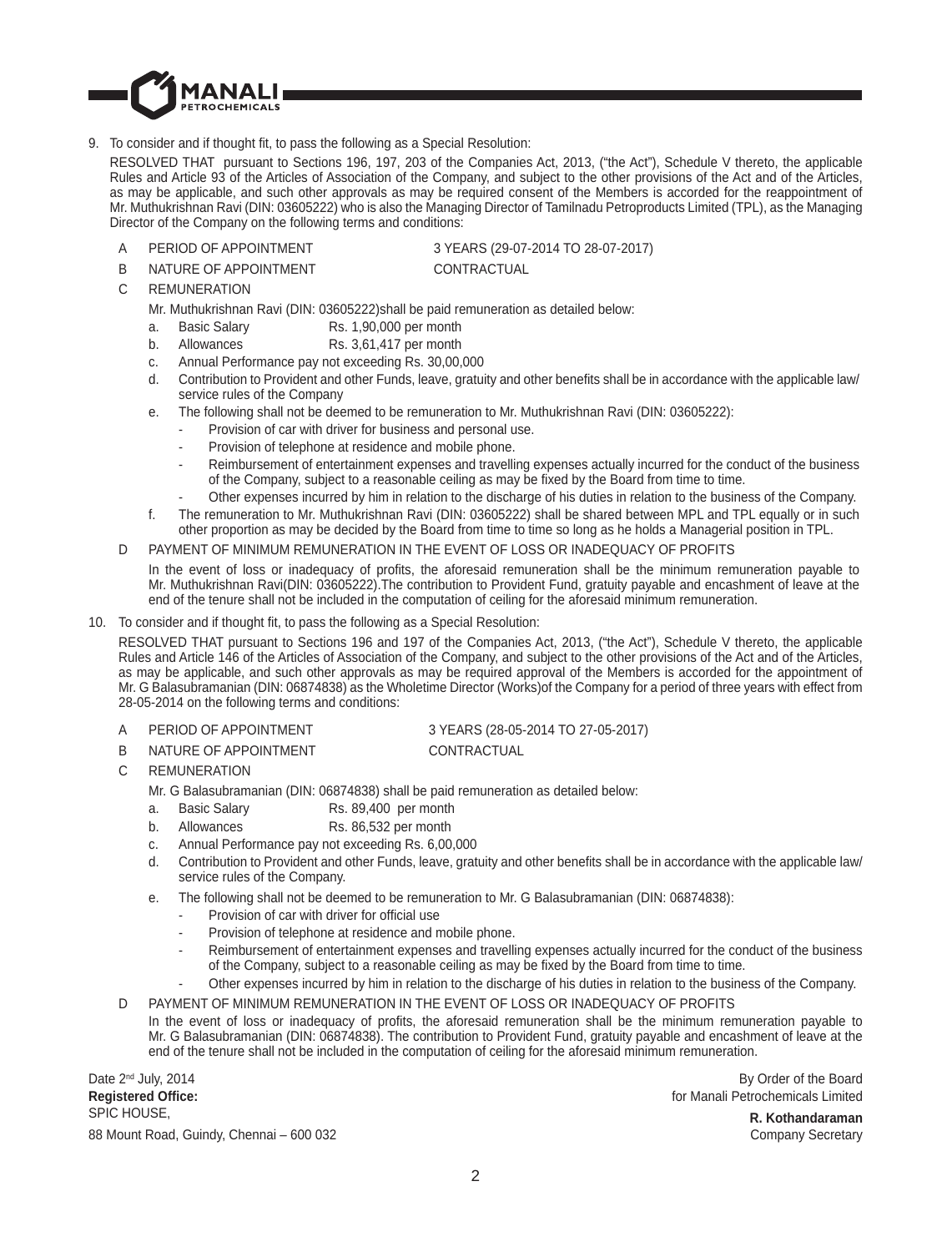

## **IMPORTANT NOTES:**

- 1. The Register of Members and the Share Transfer books of the Company will remain closed from 04.08.2014 to 13.08.2014 (both days inclusive) in connection with the Annual General Meeting (AGM) & payment of dividend.
- 2. The Explanatory Statement pursuant to Section 102 of the Companies Act, 2013 (the Act), which sets out details relating to Special Business at the meeting, is annexed hereto.
- 3. A member entitled to attend and vote at the meeting is entitled to appoint a proxy/ proxies to attend and vote instead of himself/herself. Such a proxy/ proxies need not be a member of the company. A person can act as proxy on behalf of members not exceeding fifty (50) and holding in the aggregate not more than ten percent of the total share capital of the Company. Member holding more than 10% is entitled to appoint a single proxy, who cannot be proxy of any other member.
- 4. The instrument of Proxy in order to be effective, should be deposited at the Registered Office of the Company, duly completed, stamped and signed, not less than 48 hours before the commencement of the meeting. Proxies submitted on behalf of Companies, Societies etc., must be supported by an appropriate resolution/authority, as applicable.
- 5. Under Section 205A of the Companies Act, 1956, the amount of dividend remaining unpaid or unclaimed for a period of seven years from the due date is required to be transferred to the Investor Education and Protection Fund (IEPF), constituted by the Central Government. The Company has, accordingly, transferred Rs. 45,27,724/- being the unpaid and unclaimed dividend amount pertaining to the year 2005-06 to the Investor Education and Protection Fund of the Central Government. As per the extant regulations, no claim shall lie against the Company or the IEPF in relation to the amount remitted to IEPF.
- 6. The details of unpaid dividend relating to the years 2006-07 to 2011-12 as on 02.08.2013 being the date of the last AGM is available in the website of the Company www.manalipetro.com
- 7. Dividend for the year 2006-07 remaining unclaimed and unpaid will be transferred to Investor Education and Protection Fund (IEPF) during September 2014. Shareholders who are yet to encash their dividend warrants are requested to contact the Company or the Registrars at an early date and lodge their claims. Please note that as per the extant regulations upon transfer to IEPF, no claims shall lie against the Fund or the Company and hence it will not be possible for the Shareholders to make any further claims in this regard after the said transfer.
- 8. To prevent fraudulent transactions, members are advised to exercise due diligence and notify the Company of any change in address or demise of any member as soon as possible. Members are also advised not to leave their demat account(s) dormant for long. Periodic statement of holdings should be obtained from the concerned Depository Participant and holdings should be verified.
- 9. The Securities and Exchange Board of India (SEBI) has mandated the submission of Permanent Account Number (PAN) by every participant in securities market. Members holding shares in electronic form are, therefore, requested to submit the PAN to their Depository Participants with whom they are maintaining their demat accounts. Members holding shares in physical form can submit their PAN details to the RTA.
- 10. Details under Clause 49 of the Listing Agreement with the Stock Exchange in respect of the Directors seeking appointment/reappointment at the Annual General Meeting, are enclosed and form an integral part of the Notice. The Directors have furnished the requisite declarations for their appointment/re-appointment.
- 11. Electronic copy of the full verison of the Annual Report for the year 2013-14 and the Notice of the 28<sup>th</sup> AGM are being sent to all the members whose E-mail IDs are registered with the Company/Depository Participants(s) for communication purposes unless any member has requested for a hard copy of the same. For members who have not registered their email address, physical copies of the Abridged Annual Report for the year are being sent in the permitted mode. These members are requested to register their e-mail ids with the DP/RTA.
- 12. Full version of the Report and the Notice of the AGM are available in the Company's website viz., www.manalipetro.com. Members desirous of receiving the complete annual report may send a request in writing to the Registrar or the Company and send the same by post/courier or email with a scanned copy of the request.
- 13. Pursuant to the stipulations in Clause 35B of the Listing Agreement read with Section 108 of the Companies Act 2013, and the relevant Rules, the Company has entered into an arrangement with Central Depository Services Limited (CDSL) to facilitate the Members to exercise their right to vote at the Annual General Meeting by electronic means. The detailed process for participating in e-voting is furnished in the Annexure to the Notice in Page No 8.
- 14. *A person who has participated in e-voting is not debarred from participating in the meeting physically though he shall not be*  able to vote in the meeting again and his earlier vote cast electronically shall be treated as final. In terms of the provisions of *Section 107 read with Section 109, there will be no voting by show of hands at the meeting and hence the provisions relating*  to demand for poll by the Members is irrelevant. The Chairman of the meeting will regulate the meeting and voting on the *resolutions in accordance with the provisions of the Act and the applicable Rules.*
- 15. Even after registering for e-communication, members are entitled to receive such communication in physical form, upon making a request for the same, by post free of cost. For any information, the shareholders may also send requests to the RTA.
- 16. Due notices have been received under Section 160 of the Companies Act, 2013 with regard to the appointment of directors proposed under items 5 to 7.
- 17. All documents referred to in the accompanying Notice and the Explanatory Statement will be open for inspection at the Registered Office and at the Principal Office of the Company during normal business hours (9.00 am to 5.00 pm) on all working days except on holidays, up to and including the date of the AGM.
- 18. Shareholders seeking any information with regard to accounts are requested to write to the Company well in advance so as to enable the Management to reply.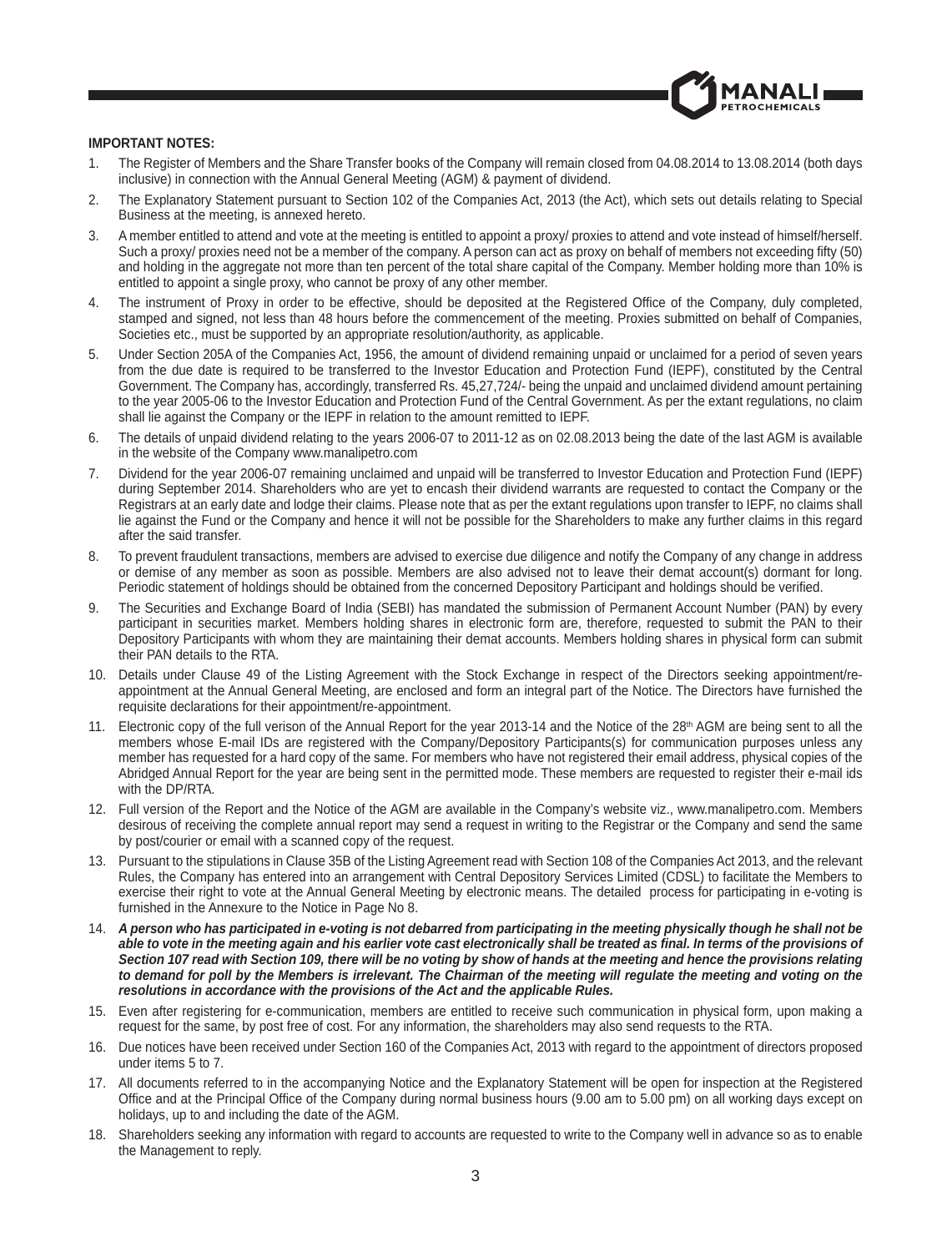

# **EXPLANATORY STATEMENT IN RESPECT OF THE SPECIAL BUSINESS PURSUANT TO SECTION 102 OF THE COMPANIES ACT, 2013 AND CLAUSE 49 OF THE LISTING AGREEMENT**

### **Item No. 5 & 6**

*Brig. (Retd) Harish Chandra Chawla* and *Mr. Kulbir Singh* were appointed as Directors of the Company liable to retire by rotation and categorized as Independent Directors under the Listing Agreement. In terms of the relevant provisions of the Companies Act, 2013 (the Act) at the Meeting held on  $28<sup>th</sup>$  May 2014 these Directors have been appointed by the Board as Independent Directors under Section 149 of the Act read with the other provisions, rules and Schedule IV to the Act, for a period of five years w.e.f. the said date. As per Section 150 their appointment is to be approved by the shareholders and hence the same is placed for consideration and approval at the AGM. In terms of the relevant provisions of the Act, the above directors will not be liable to retirement by rotation.

Both the appointees comply with the criteria for independent directors specified in S. 149(6) of the Act. Considering their qualification, experience, stature and standing, they are qualified to be appointed as the Independent Directors of the Company. Further they have been the independent directors of MPL and are well versed with the Company's business. Therefore their appointment and guidance as the Independent Directors will be of great value to the Company. The Board recommends the resolutions for the consideration of the Members.

Except the respective appointees, none of the other Directors and Key Managerial Personnel of the Company and their relatives are concerned or interested, financially or otherwise in the resolutions.

#### **Item No. 7 & 10**

At the Board Meeting held on 28<sup>th</sup> May 2014, Mr. G Balasubramanian has been appointed as the Wholetime Director of the Company for a period of 3 years, subject to approval of the Members. As per Section 161 of the Act, he holds office till the ensuing AGM and it is proposed to appoint him as a Director under Section 152 and also seek approval of the Members for his appointment as the Wholetime Director (WTD).

*Mr. G Balasubramanian*, aged 57 is a post graduate in chemical engineering from Annamalai University. He has more than 30 years of experience in chemical and petrochemical industries. His past employers include Pentasia Chemicals (Group co of Asian Paints) for 7 years and UB Petroproducts since 1989. On merger of UB with MPL he continued his association with the Company.

At the meeting held on 28<sup>th</sup> May 2014, Board has, based on the recommendation of the Nomination and Remuneration Committee, appointed Mr. Balasubramanian as the WTD for a period of 3 years on the terms and conditions as set out in the resolution.

Mr. Balasubramanian does not hold any shares in MPL and also does not hold directorship in any other company.

Statement pursuant to Clause (iv) of second proviso to Paragraph B of Section II of Part II of Schedule V to the Act is enclosed to the extent applicable.

The Board recommends the resolution for the consideration of the members as a Special Resolution.

Except Mr. G Balasubramanian, none of the other Directors and Key Managerial Personnel of the Company and their relatives is concerned or interested, financially or otherwise in the above proposal.

#### **Item No. 8**

The Shareholders at Annual General Meeting held on 29.07.1992 have authorized the Board of Directors of the Company to borrow in excess of the paid up capital and free reserves upto a limit of Rs.150 crore by an ordinary resolution. As per Section 180 of the Companies Act, 2013, the approval is to be by way of a Special Resolution. It has been, vide Circular dated 25-03-2014, clarified by the Ministry of Corporate Affairs, that the previous resolution will be valid for a period of one year from the date of notification of the relevant provisions, viz., till 11<sup>th</sup> September 2014. In view of the above, in order to enable the Board to borrow monies in excess of the paid-up capital and free reserves, the proposal is placed before the Members for approval by Special Resolution for an enhanced sum of Rs. 500 crore.

The Proposal also includes the delegation of power to the Board to mortgage and / or charge the assets of the Company to secure the borrowings as may be agreed to between the Company and the Lenders.

None of the Directors and Key Managerial Personnel of the Company and their relatives is concerned or interested, financial or otherwise, in the above resolution.

#### **Item No. 9**

*Mr. Muthukrishnan Ravi*, a B. Tech., MBA graduate started his career as an Assistant Engineer in Indian Organic Chemicals Ltd., Chennai in 1982. He was associated with reputed organizations like Madras Refineries Ltd (now CPCL), SADAF, Saudi Arabia, ESSO Singapore. He was the Commercial Head for Asia Pacific and Country Head for Indian Sub-Continent, DOW Chemicals from 1997 to 2009, and took over as Executive Vice President for Strategy and Global Sourcing of Sanmar Chemplast in 2009.

Mr. Ravi joined Manali Petrochemicals as the Chief Operating Officer from 1st April 2011. He was appointed as an Additional Director of the Company at the Board Meeting held on 29<sup>th</sup> July 2011. He was appointed as a Whole Time Director for a period of 3 years on the remuneration recommended by the Remuneration Committee and approved by the Board. Mr. Ravi took over as the Managing Director of the Company from  $1<sup>st</sup>$  October 2011 and holds office till 28<sup>th</sup> July 2014. He is also the MD of Tamilnadu Petroproducts Limited from 4<sup>th</sup> February 2013 and the remuneration paid to him is shared between the two companies equally.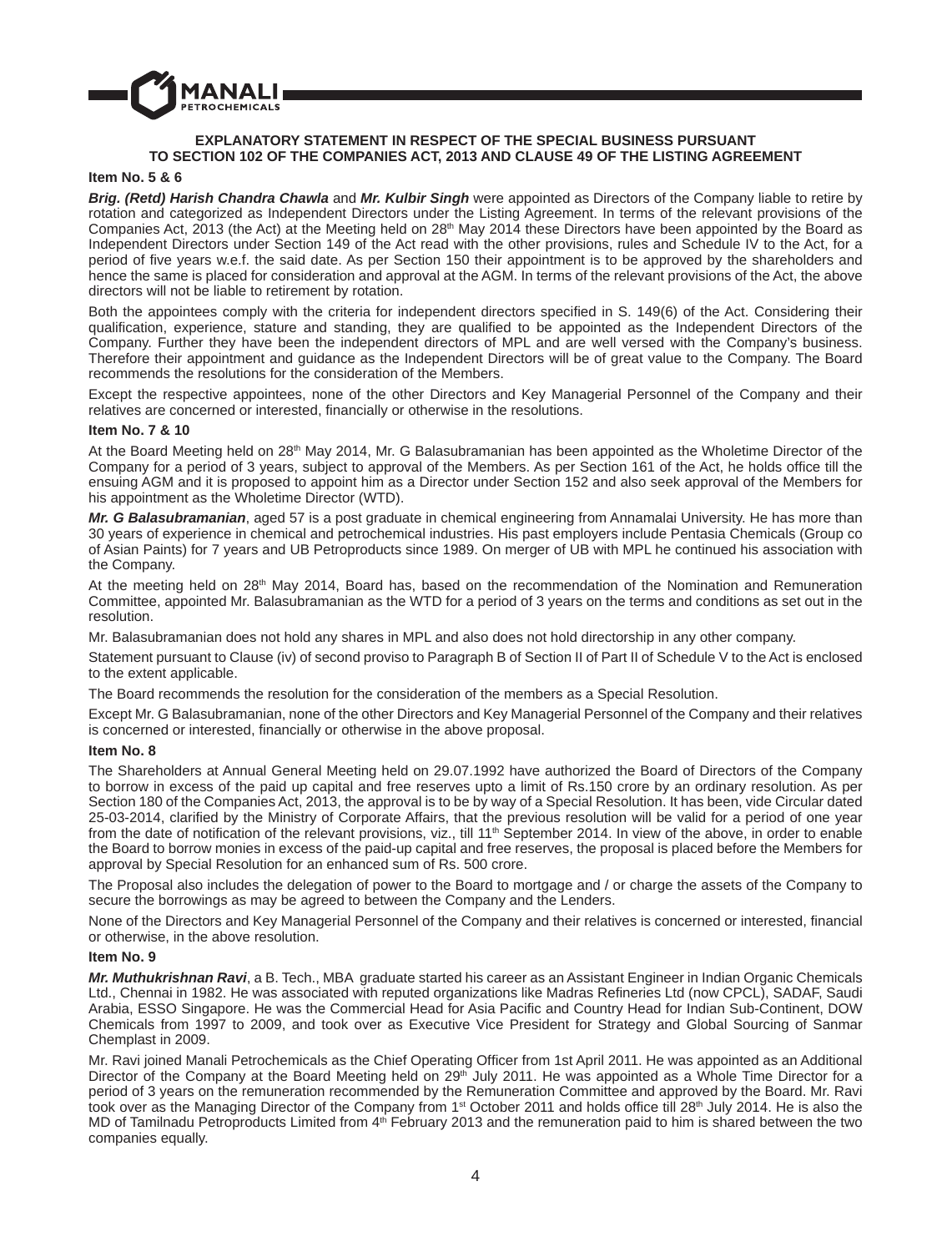

At the meeting held on 28<sup>th</sup> May 2014, Board has, based on the recommendation of the Nomination and Remuneration Committee, reappointed Mr. Ravi as the MD for a further period of 3 years on the terms and conditions set out in the resolution.

The overall remuneration to Mr. Ravi will be shared between MPL and TPL equally or in such proportion as may be decided by the Board so long as Mr. Ravi holds a Managerial Position in TPL.

Mr. Ravi does not hold any share in MPL. He is the Chairman of Petro Araldite Private Limited and Director of MPL Executives Welfare Foundation, MPL Officer and Staff Welfare Foundation, TPL Employees Welfare Foundation and Alkali Manufacturers' Association of India. He is a member of the Stakeholders' Relationship Committee of TPL.

Statement pursuant to Clause (iv) of second proviso to Paragraph B of Section II of Part II of Schedule V to the Act is enclosed to the extent applicable.

The Board recommends the resolution for the consideration of the members as a Special Resolution.

Except Mr. Muthukrishnan Ravi, none of the other Directors and Key Managerial Personnel of the Company and their relatives is concerned or interested, financially or otherwise in the above proposal.

| Date $2^{nd}$ July 2014   | By Order of the Board             |
|---------------------------|-----------------------------------|
| <b>Registered Office:</b> | for Manali Petrochemicals Limited |
| SPIC HOUSE                | R. Kothandaraman                  |
| 88 Mount Road, Guindy     | Company Secretary                 |
| Chennai - 600 032         |                                   |

### **STATEMENT PURSUANT TO CLAUSE (IV) OF SECOND PROVISO TO PARAGRAPH B OF SECTION II OF PART II OF SCHEDULE V TO THE ACT**

# **I. GENERAL INFORMATION**

| (1) | Nature of industry                            | Petrochemicals – Manufacture of Propylene Oxide, Propylene<br>Glycol and Polyols, intermediates with applications across a<br>spectrum of industries including Pharmaceuticals, Polyurethane,<br>Resin, Fragrances, Food, Refrigeration, Oil Drilling, etc. |                |           |           |
|-----|-----------------------------------------------|-------------------------------------------------------------------------------------------------------------------------------------------------------------------------------------------------------------------------------------------------------------|----------------|-----------|-----------|
| (2) | Year of Commencement of commercial production | 1990                                                                                                                                                                                                                                                        |                |           |           |
| (3) | Financial performance and Export data         |                                                                                                                                                                                                                                                             | (Rs. in lakhs) |           |           |
|     |                                               | <b>FINANCIAL</b><br><b>PARAMETERS</b>                                                                                                                                                                                                                       | 2011-12        | 2012-13   | 2013-14   |
|     |                                               | <b>TOTAL SALES</b>                                                                                                                                                                                                                                          | 56.454.21      | 51.427.30 | 55,382.08 |
|     |                                               | <b>PAT</b>                                                                                                                                                                                                                                                  | 4.367.97       | 2,731.59  | 2,905.02  |
|     |                                               | DIVIDEND %                                                                                                                                                                                                                                                  | 12%            | 10%       | 10%       |
|     |                                               | <b>EXPORT SALES</b>                                                                                                                                                                                                                                         | 340.89         | 282.63    | 1,758.46  |
| (4) | Foreign investments or collaborations, if any |                                                                                                                                                                                                                                                             | <b>NIL</b>     |           |           |

# **II. INFORMATION ABOUT THE APPOINTEE**

# **a. Mr. Muthukrishnan Ravi**

| Background details                                                                                                      | Furnished under Item 9 of the Explanatory statement                                                                                                                                                                                                                                    |
|-------------------------------------------------------------------------------------------------------------------------|----------------------------------------------------------------------------------------------------------------------------------------------------------------------------------------------------------------------------------------------------------------------------------------|
| Job profile and his suitability                                                                                         | As Managing Director of the Company, he is responsible<br>for the management of the Company, subject to the<br>superintendence, guidance and control of the Board of<br>Directors of the Company.                                                                                      |
|                                                                                                                         | Taking into account his previous experience, educational<br>background, knowledge about the industry, past performance<br>in MPL and the nature and size of operations of the Company,<br>he is a fit and proper person to be re-appointed as the<br>Managing Director of the Company. |
| Past and proposed remuneration                                                                                          | Mr. Muthukrishnan Ravi is reappointed as the Managing<br>Director of the Company for the period of three years with<br>effect from 29.07.2014 on the same remuneration. The<br>details are furnished in the relevant resolution.                                                       |
| Comparative remuneration profile with respect to industry,<br>size of the company profile of the position and person.   | The proposed remuneration is reasonable with respect to the<br>industry, size of the company and job profile of the appointee.                                                                                                                                                         |
| Pecuniary relationship directly or indirectly with the Company<br>or relationship with the managerial personnel, if any | <b>NIL</b>                                                                                                                                                                                                                                                                             |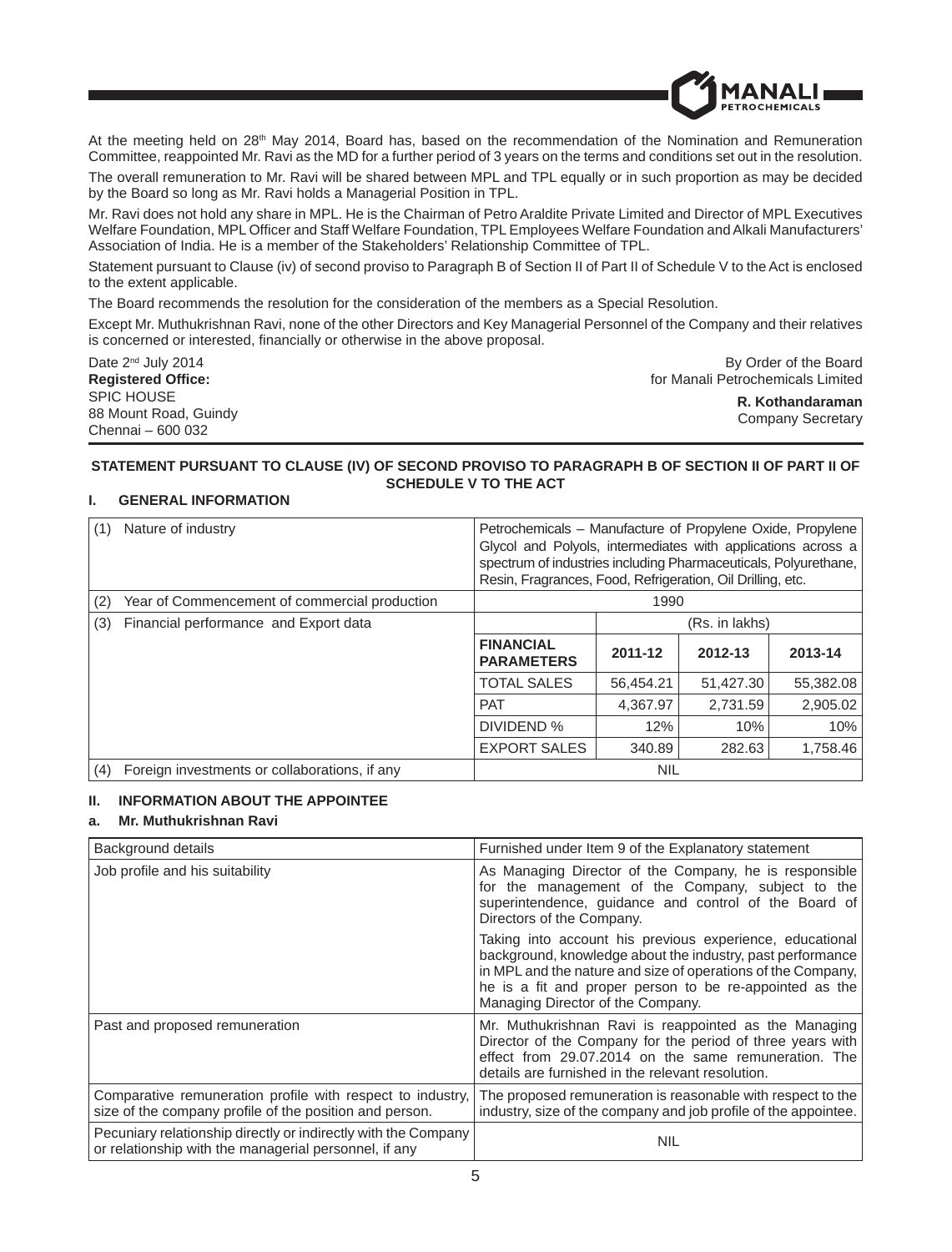

# **b. Mr. G. Balasubramanian**

| Background details                                                                                                      | Furnished under Item 10 of the Explanatory statement                                                                                                                                                                                                                                           |
|-------------------------------------------------------------------------------------------------------------------------|------------------------------------------------------------------------------------------------------------------------------------------------------------------------------------------------------------------------------------------------------------------------------------------------|
| Details of past remuneration                                                                                            | This is the first appoinment of Mr. G. Balasubramanian as the<br>Whole-Time Director of the Company.                                                                                                                                                                                           |
| Job profile and his suitability                                                                                         | As the Whole-Time Director (Works) Mr. Balasubramanian<br>will be responsible for the Plant operations, Projects and<br>other matter as may be delegated by the Managing Director<br>from time to time. He will report to the Managing Diretor.                                                |
|                                                                                                                         | Taking into account his previous experience, educational<br>background, knowledge about the industry, past performance<br>in MPL and the nature and size of operations of the Company,<br>he is a fit and proper person to be appointed as the Whole-<br>Time Director (Works) of the Company. |
| Remuneration proposed                                                                                                   | Details furnished in the relevant resolution.                                                                                                                                                                                                                                                  |
| Comparative remuneration profile with respect to industry,<br>size of the company profile of the position and person.   | The proposed remuneration is reasonable with respect to the<br>industry, size of the company and job profile of the appointee.                                                                                                                                                                 |
| Pecuniary relationship directly or indirectly with the Company<br>or relationship with the managerial personnel, if any | <b>NIL</b>                                                                                                                                                                                                                                                                                     |

# **III. OTHER INFORMATION**

| Reasons for loss or inadequacy of profits                                                                                     | Not applicable |
|-------------------------------------------------------------------------------------------------------------------------------|----------------|
| Steps taken or proposed to be taken for improvement'<br>Expected increase in productivity and profits in measurable<br>terms. | Does not arise |

# **IV. DISCLOSURES**

| Information on remuneration package | Details furnished in the relevant resolution.                |  |  |
|-------------------------------------|--------------------------------------------------------------|--|--|
| Other disclosures                   | Information on elements of remuneration, components, terms   |  |  |
|                                     | of service and stock option are furnished in the resolution. |  |  |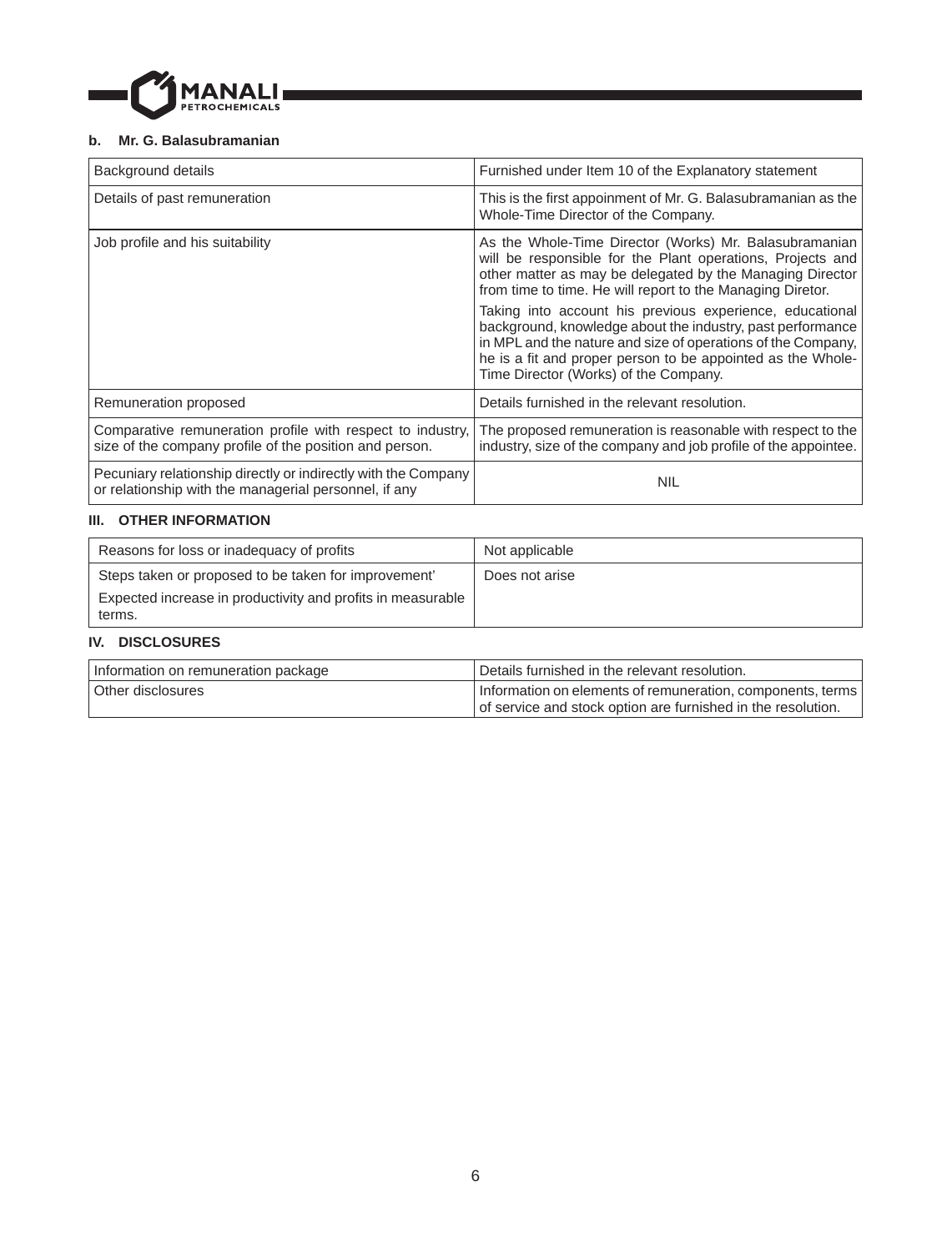# **BRIEF PROFILE OF DIRECTORS SEEKING APPOINTMENT/REAPPOINTMENT AT THE 28TH AGM.**

ROCHEMICALS

#### **Item Nos.3, 5, & 6 of the Notice**

**Mr. T K Arun** holds a Bachelor's Degree in Commerce and is an Associate Member of the Institute of Company Secretaries of India, New Delhi. He is the General Manager and Secretary of Tamilnadu Industrial Development Corporation Limited (TIDCO), wholly owned by the Government of Tamilnadu. He also serves as the Nominee Director in companies assisted by TIDCO.

Mr. Arun's expertise includes structuring of Public Private Partnerships (PPPs) for Infrastructure Projects including Water, Ports and Roads, PPP documentation viz., Concession Agreements and related Contracts, Bid Process Structuring, Bid Process Management; Contract drafting / negotiation, Contract Management and Arbitration.

Mr. Arun does not hold any shares in the Company. He is a Director of Cheslind Textiles Limited (CTL), Tamilnadu Petroproducts Limited (TPL), Southern Petrochemical Industries Corporation Limited (SPIC), Ascendas IT Park Chennai Limited, DLF Infopark Developers Limited, Sree Maruthi Marine Industries Limited, Tanflora Infrastructure Park Limited and TIDEL Park Limited, Titan Company Limited (TCL), Titan Time Products Ltd and Tamil Nadu Road Development Company Limited. He is also member of Audit Committee and Shareholders/Investors' Grievance Committee of TPL, CTL, SPIC and TCL

**Brig (Retd.) Harish Chandra Chawla** holds a master's degree in science and is an M. Tech from IIT, Delhi, a Fellow of the Institution of Electronic and Telecom Engineers and a Member of Computer Society of India. He has done Finance Course in IIM, Bangalore and Executive Management Course in ISB, Hyderabad.

Mr. Chawla served the Indian Army in various capacities for 36 years and retired as a Brigadier. During his tenure with the Army, he has handled managerial, administrative and technical functions and in the last 3 years of his service, he held strategic level positions in a project of National importance and was involved in project planning and execution of a large project relating to development of equipment. Post retirement from the Army, Mr. Chawla has 11 years' experience in the private sector, including as Managing Director/Director for about six years. He was the Chairman of Modern Protection and Investigation, Mumbai a security services company and Managing Director of ISS SDB Services Pvt. Ltd. and Director of Innovative Salary Services and Payroll Advisor Pvt. Ltd. He was also a Director of Security Sector Skill Development Council.

Mr. Chawla does not hold any shares in MPL. At present, he is Director of Sciencetec Pharmaceuticals Private Limited, Gastat Energy Private Limited, Sicagen India Limited and Fun Robic Entertainment Private Limited. He is also member of Audit Committee of Sicagen India Limited.

**Mr. Kulbir Singh,** 66, had his schooling in Doon School, Dehra Dun and holds an Honours Degree in Economics from St. Joseph's College, North Point, Darjeeling. After graduation, he joined Grindlays Bank in 1967 and served them for nearly 30 years. He was based in London, Hong Kong and Dubai for more than a decade. While in Dubai, he helped create and co-head the Private Banking Business of Grindlays across six countries in the Gulf, which then grew to become a multi-million dollar activity. Prior to relocating to the Middle East, he was responsible for the Bank's entire corporate banking business of Western India based in Mumbai, overseeing some of the organization's largest client relationships and leading a team of over 200 staff. In end 1996 he returned to India to establish his own advisory business and since then has been advising various Groups and corporate on restructuring of business in India.

Mr. Singh does not hold any shares in MPL. He is a Director of Citadel Corporate Services Private Limited, Secure Earth Technologies Limited, Persistent Sentinel India Private Limited, Pine Bridge Investments Asset Management Company (India) Private Limited, Prem Narain Management Consultants Private Limited. He is also a Member of the Audit Committee of Secure Earth Technologies Limited.

Profiles of Mr. Muthukrishnan Ravi and Mr. G. Balasubramanian have been furnished in the Explanatory Statement.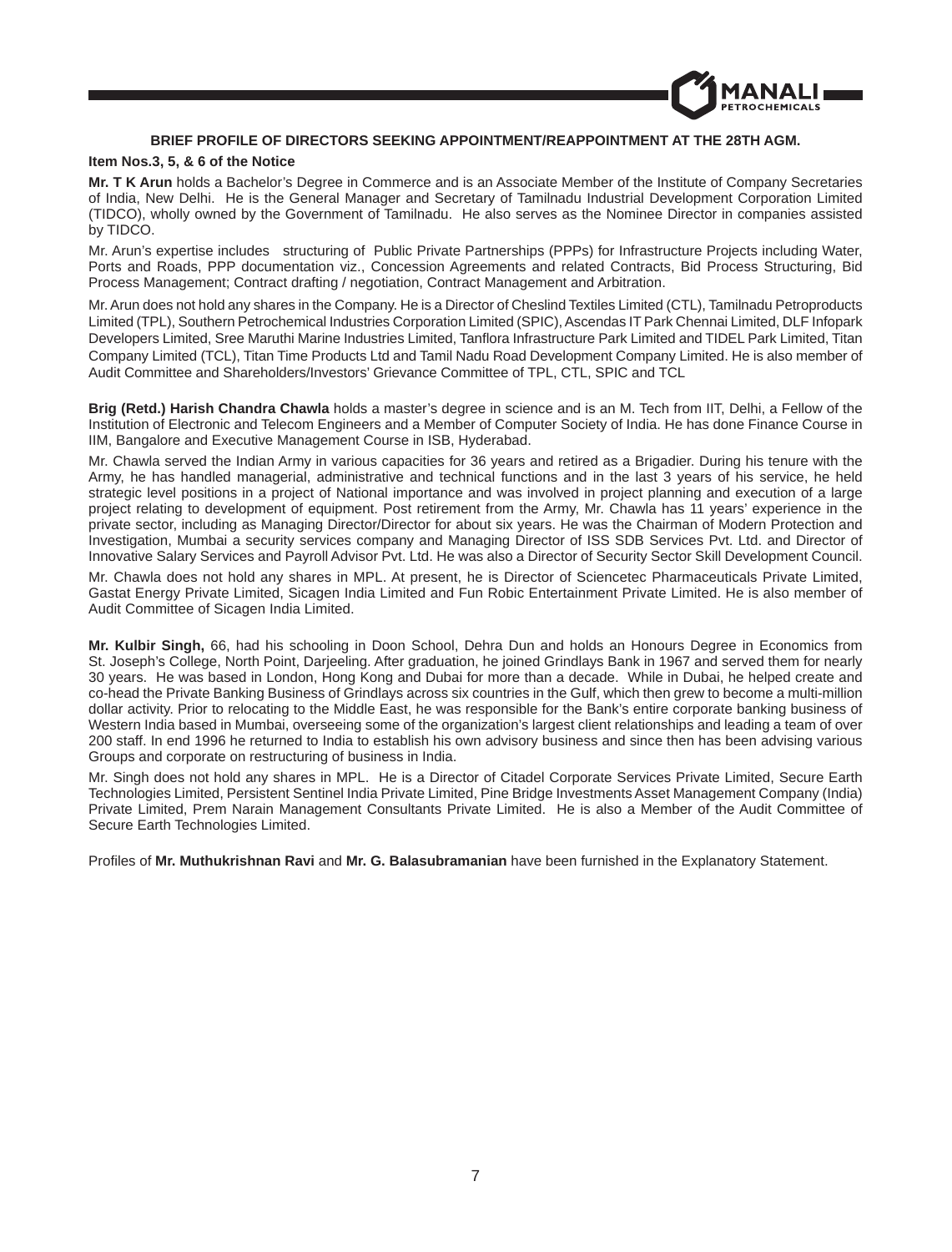# **INSTRUCTIONS FOR EXERCISE OF VOTING RIGHTS BY ELECTRONIC MEANS**

- 1. The voting period begins on 6th August 2014 and ends on 8th August 2014. E-Voting system will be available at all time except between 00:00 hrs to 01:00 hrs.(IST). During this period shareholders of the Company to whom notice of the AGM have been dispatched electronically or physically by registered post or courier, may cast their vote electronically. The e-voting module shall be disabled by CDSL for voting thereafter
- 2. Institutional shareholders (i.e. other than Individuals, HUF, NRI etc.) are required to register themselves as Corporates by logging on to https://www.evotingindia.co.in. A scanned copy of the Registration Form duly signed and seal affixed should be e-mailed to helpdesk.evoting@cdslindia.com. The login details will be sent by CDSL by reply mail. After receiving the login details they have to create a compliance user who would be able to link the account(s) which they wish to vote on. The list of accounts should be mailed to helpdesk.evoting@cdslindia.com and on approval of the accounts they can cast their vote. They should upload a scanned copy of the Board Resolution and Power of Attorney (POA) which they have issued in favour of the Custodian, if any, in PDF format in the system for the scrutinizer to verify the same.
- The following are the instructions for participating in the e-voting on the resolutions contained in the notice of the Annual General Meeting. These apply to all the Members of the Company and who receive the notice either by e-mail or physical copy.
	- a. Log on to the e-voting website www.evotingindia.com during the voting period.
	- b. Click on "Shareholders" tab.

1ANAI **TROCHEMICALS** 

- c. Select the "COMPANY NAME" from the drop down menu and click on "SUBMIT"
- d. Enter your User ID as shown below

| Members holding shares in demat form with CDSL | Sixteen digits beneficiary ID                            |
|------------------------------------------------|----------------------------------------------------------|
| Members holding shares in demat form with NSDL | Eight character DP ID followed by eight digits Client ID |
| Members holding shares in Physical form        | Folio No.                                                |

- e. Enter the image verification as displayed and click on "Login"
- f. Enter the Password:
	- Members holding shares in Demat form and who have already exercised e-voting on an earlier occasion through www.evotingindia.com in respect of their holding in any other company shall use their existing password. If the password has been forgotten they will have enter the User ID and Image Verification Code and then click on "Forgot Password" to enter the details as prompted by the system for retrieving the password.
	- Password entry for Members who are holding shares in demat form and are exercising e-voting for the first time and for Members holding shares in Physical form shall be as below:

| PAN           | 10 digit PAN issued by the Income Tax Department, if the same has been registered with the DP or as the<br>case may be with the Company.                                                          |
|---------------|---------------------------------------------------------------------------------------------------------------------------------------------------------------------------------------------------|
|               | For Members who have not registered their PAN, the first two letters of their name followed by the eight  <br>digits Serial Number printed on the address slip shall be entered in the PAN Field. |
| Date of Birth | Date of Birth as registered with the DP or as the case may be with the Company in DD/MM/YYYY format.                                                                                              |
| Dividend Bank | As registered with the DP or as the case may be with the Company.                                                                                                                                 |
| Details       | If both the above details have not been registered with the DP or as the case may be with the Company, the<br>demat account number or the Folio number is to be entered in this field.            |

- g. Click Submit for further processing. If the password entered is incorrect, system will not allow the login and you will have repeat the process under (e) above until the proper password is entered.
- h. Members holding shares in physical form will be directed to the "Company Selection" menu.
- i. Members holding shares in demat form and participating in e-voting through www.evotingindia.com for the first time will be required mandatorily to create their own password to proceed with the e-voting process. The new password shall be used by them for any future e-voting on CDSL Platform. After completion of the new password creation, they will be directed to the Company Selection Menu.
- j. Click on the EVSN for Manali Petrochemicals Limited and you will be directed to the E-Voting Screen.
- k. The Description of the Resolutions as set out in the Notice of the Meeting and the voting options "YES/No" will be displayed for each of the resolutions on this Screen for voting.
- l. Click on the "Resolutions File Link" if you wish to view the full description of the resolutions.
- m. Select the option YES or NO for each of the item as desired by you. The option YES implies that you assent to the Resolution and option NO implies that you dissent to the Resolution.
- n. After selection click on SUBMIT and a confirmation box will be displayed. If you wish to confirm and complete the voting press OK, else press CANCEL to change your vote.
- o. Once you CONFIRM your vote on the resolution, you will not be allowed to modify your vote.
- You can also take out print of the voting done by you by clicking on "Click here to print" option on the Voting page.
- 4. Voting through electronic means would be on the basis of proportion of shares held by the member viz., on "one-share one-vote" basis.
- 5. For any queries or issues regarding e-voting, please refer to the Frequently Asked Questions ("FAQs") and e-voting manual available at www.evotingindia.co.in under help section or write an email to helpdesk.evoting@cdslindia.com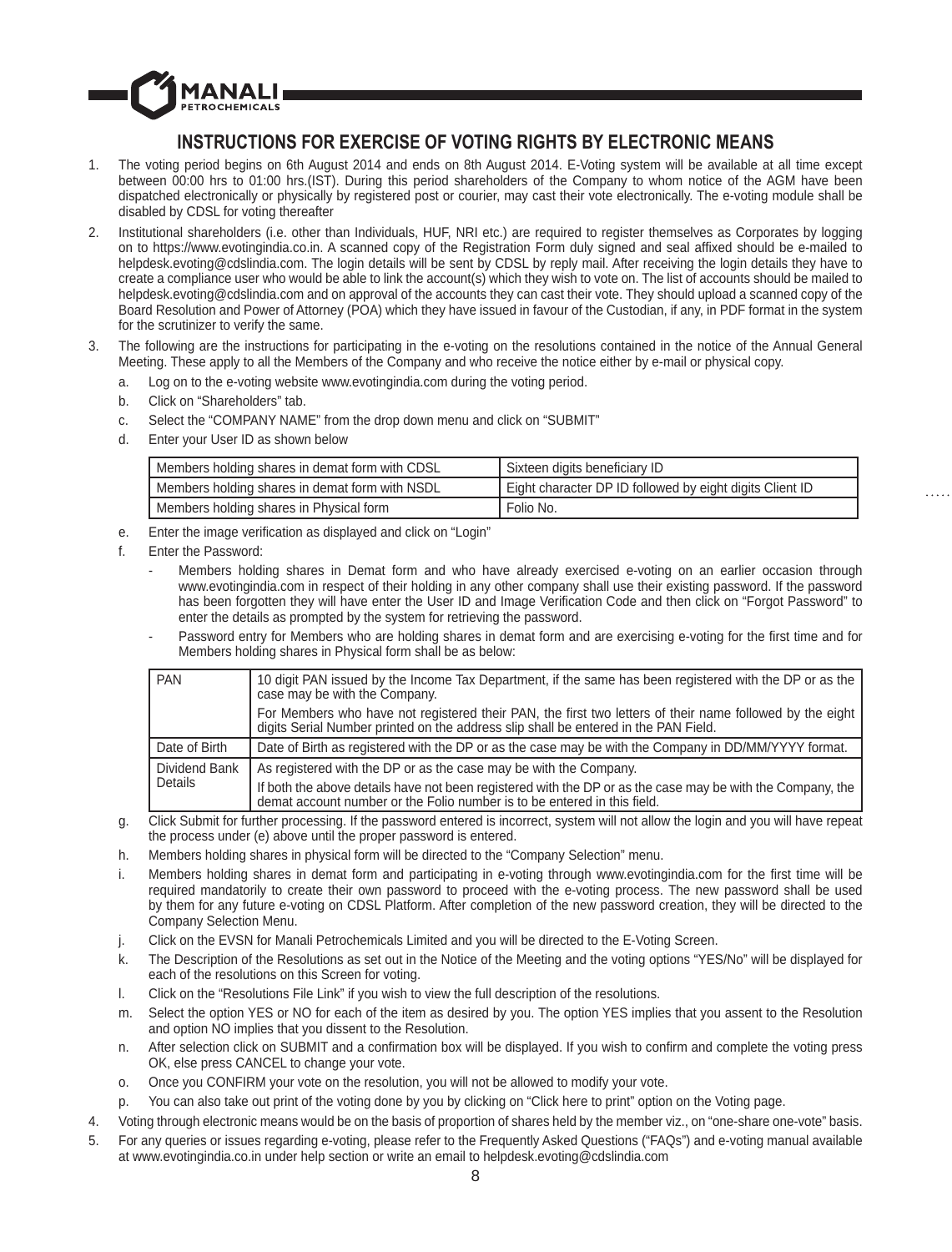# **Manali Petrochemicals Limited**

**ATTENDANCE SLIP** 

**PROXY FORM** 

 $\propto$ 

Affix 30 paise Revenue Stamp

CIN : L24294TN1986PLC013087

Registered Office: "SPIC House", 88, Mount Road, Guindy, Chennai - 600 032. Ph: 25941025/25943895 E-mail: companysecretary@manalipetro.com

PLEASE COMPLETE THIS ATTENDANCE SLIP AND HAND IT OVER AT THE ENTRANCE OF THE HALL.ONLY MEMBERS OR THEIR PROXIES ARE ENTITLED TO BE PRESENT AT THE MEETING.

Name of the attending Member(s) : Contract to the attending Member(s) in the state of the attending Member(s) in the state of the state of the state of the state of the state of the state of the state of the state of the s

No. of Shares held

 $\dot{\mathsf{X}}$ 

I hereby record my presence at the 28<sup>th</sup> ANNUAL GENERAL MEETING of the Company held at RAJAH ANNAMALAI MANDRAM, Esplanade, Chennai - 600 108.at 10.30 A.M. on Wednesday, the 13<sup>th</sup> August, 2014.

NAME OF PROXY IN BLOCK LETTERS **A PART AND SCHOOL SERVICE OF THE SHAREHOLDER/PROXY\*** 

Strike out whichever is not applicable.

# **Manali Petrochemicals Limited**

**MANALI** PETROCHEMICALS

CIN : L24294TN1986PLC013087 Registered Office: "SPIC House", 88, Mount Road, Guindy, Chennai - 600 032. Ph: 25941025/25943895 E-mail: companysecretary@manalipetro.com

[Pursuant to Section 105(6) of the Companies Act, 2013 and Rule 19(3) of the Companies (Management and Administration) Rules, 2014]

| Name of the Member(s)                                                                                                                                      |   |                                                   |                                                                        |   |                 |  |
|------------------------------------------------------------------------------------------------------------------------------------------------------------|---|---------------------------------------------------|------------------------------------------------------------------------|---|-----------------|--|
| <b>Registered Address</b>                                                                                                                                  |   |                                                   |                                                                        |   |                 |  |
| E-mail ID                                                                                                                                                  |   |                                                   |                                                                        |   |                 |  |
| Folio/DP ID-Client ID No.                                                                                                                                  |   |                                                   |                                                                        |   |                 |  |
|                                                                                                                                                            |   |                                                   |                                                                        |   |                 |  |
|                                                                                                                                                            |   |                                                   |                                                                        |   |                 |  |
|                                                                                                                                                            |   |                                                   |                                                                        |   |                 |  |
|                                                                                                                                                            |   |                                                   |                                                                        |   |                 |  |
| (2)                                                                                                                                                        |   |                                                   |                                                                        |   |                 |  |
|                                                                                                                                                            |   |                                                   |                                                                        |   |                 |  |
|                                                                                                                                                            |   |                                                   |                                                                        |   |                 |  |
|                                                                                                                                                            |   |                                                   |                                                                        |   |                 |  |
| as my/our proxy to attend and vote (on a poll) for me/us and on my/our behalf at the 28 <sup>th</sup> Annual General Meeting of the Company, to be held on |   |                                                   |                                                                        |   |                 |  |
| Wednesday, the 13 <sup>th</sup> day of August, 2014 at 10.30 A.M. at RAJAH ANNAMALAI MANDRAM, Esplanade, Chennai - 600 108 and at any adjournment          |   |                                                   |                                                                        |   |                 |  |
| thereof in respect of such resolutions as are indicated below:                                                                                             |   |                                                   |                                                                        |   |                 |  |
|                                                                                                                                                            |   | SI. No. of Resolutions (as in the Notice annexed) |                                                                        |   |                 |  |
|                                                                                                                                                            |   | $\mathcal{P}$                                     | 3                                                                      | 4 | 5               |  |
|                                                                                                                                                            | 6 | 7                                                 | 8                                                                      | 9 | 10 <sup>1</sup> |  |
|                                                                                                                                                            |   |                                                   | (Tick Mark the SI.No. of Resolutions for which the Proxy is appointed) |   |                 |  |
| Signed this  day of  2014.                                                                                                                                 |   |                                                   |                                                                        |   |                 |  |

 $\ddot{\times}$ 

Notes a. This form of proxy in order to be effective should be duly completed and deposited at the Registered Office / Principal Office of the Company, not less than 48 hours before the commencement of the Meeting. In the case of a Corporation, the proxy form shall be either given under the Common Seal signed on its behalf by an Attorney or Officer of the Corporation.